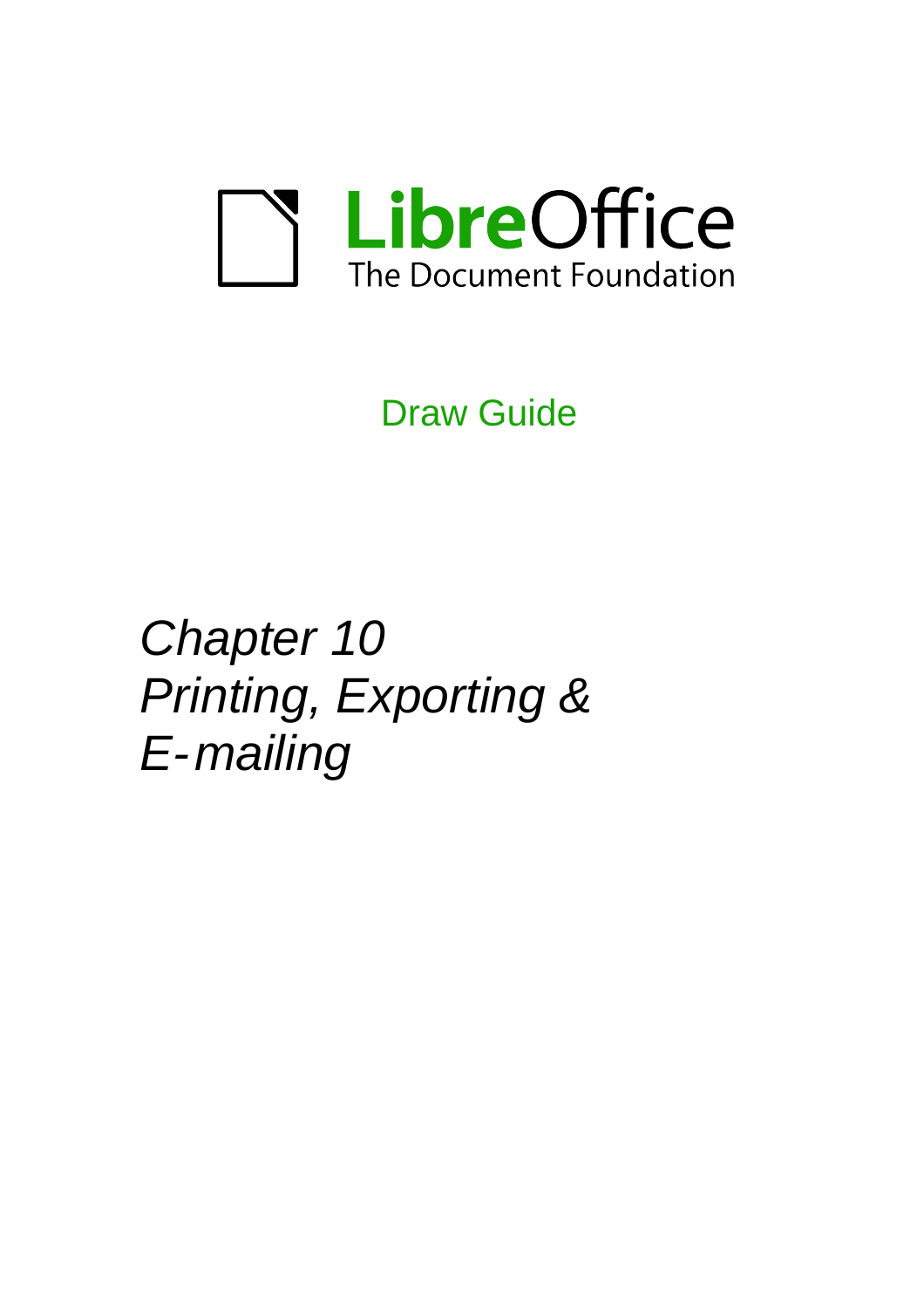# <span id="page-1-5"></span>**Copyright**

This document is Copyright © 2013 by its contributors as listed below. You may distribute it and/or modify it under the terms of either the GNU General Public License [\(http://www.gnu.org/licenses/gpl.html\)](http://www.gnu.org/licenses/gpl.html), version 3 or later, or the Creative Commons Attribution License [\(http://creativecommons.org/licenses/by/3.0/\)](http://creativecommons.org/licenses/by/3.0/), version 3.0 or later.

All trademarks within this guide belong to their legitimate owners.

# <span id="page-1-4"></span>**Contributors**

| Martin Fox   | John Cleland           |
|--------------|------------------------|
| John A Smith | <b>Peter Schofield</b> |

Jean Hollis Weber

### <span id="page-1-3"></span>**Feedback**

Please direct any comments or suggestions about this document to: [documentation@global.libreoffice.org.](mailto:documentation@global.libreoffice.org)

# <span id="page-1-2"></span>**Acknowledgments**

This chapter is based on an original French document written for OpenOffice.org 1.x by Michel Pinquier (translated into English by Alex Thurgood) and previous content revised by Jim Taylor. The chapter was revised for OpenOffice.org 2.0 by Linda Worthington, Daniel Carrera, Jean Hollis Weber, and Agnes Belzunce, and later translated into German by Wolfgang Uhlig. The German revisions were then translated into English and revised for OpenOffice.org 3.3 and LibreOffice 3.3 by Martin Fox. Other contributors included Peter Hillier-Brook, Hazel Russman, Gary Schnabl, and Claire Wood.

### <span id="page-1-1"></span>**Publication date and software version**

Published 20 November 2013. Based on LibreOffice 4.1.

# <span id="page-1-0"></span>**Note for Mac users**

Some keystrokes and menu items are different on a Mac from those used in Windows and Linux. The table below gives some common substitutions for the instructions in this chapter. For a more detailed list, see the application Help.

| <b>Windows or Linux</b>                     | <b>Mac equivalent</b>                                        | <b>Effect</b>                         |
|---------------------------------------------|--------------------------------------------------------------|---------------------------------------|
| <b>Tools &gt; Options</b><br>menu selection | <b>LibreOffice &gt; Preferences</b>                          | Access setup options                  |
| <b>Right-click</b>                          | Control+click or right-click<br>depending on computer system | Open a context menu                   |
| Ctrl (Control)                              | <sub>3</sub> (Command)                                       | Used with other keys                  |
| F5                                          | $Shift+34+F5$                                                | Open the Navigator                    |
| F <sub>11</sub>                             | $\mathcal{H}+T$                                              | Open the Styles and Formatting window |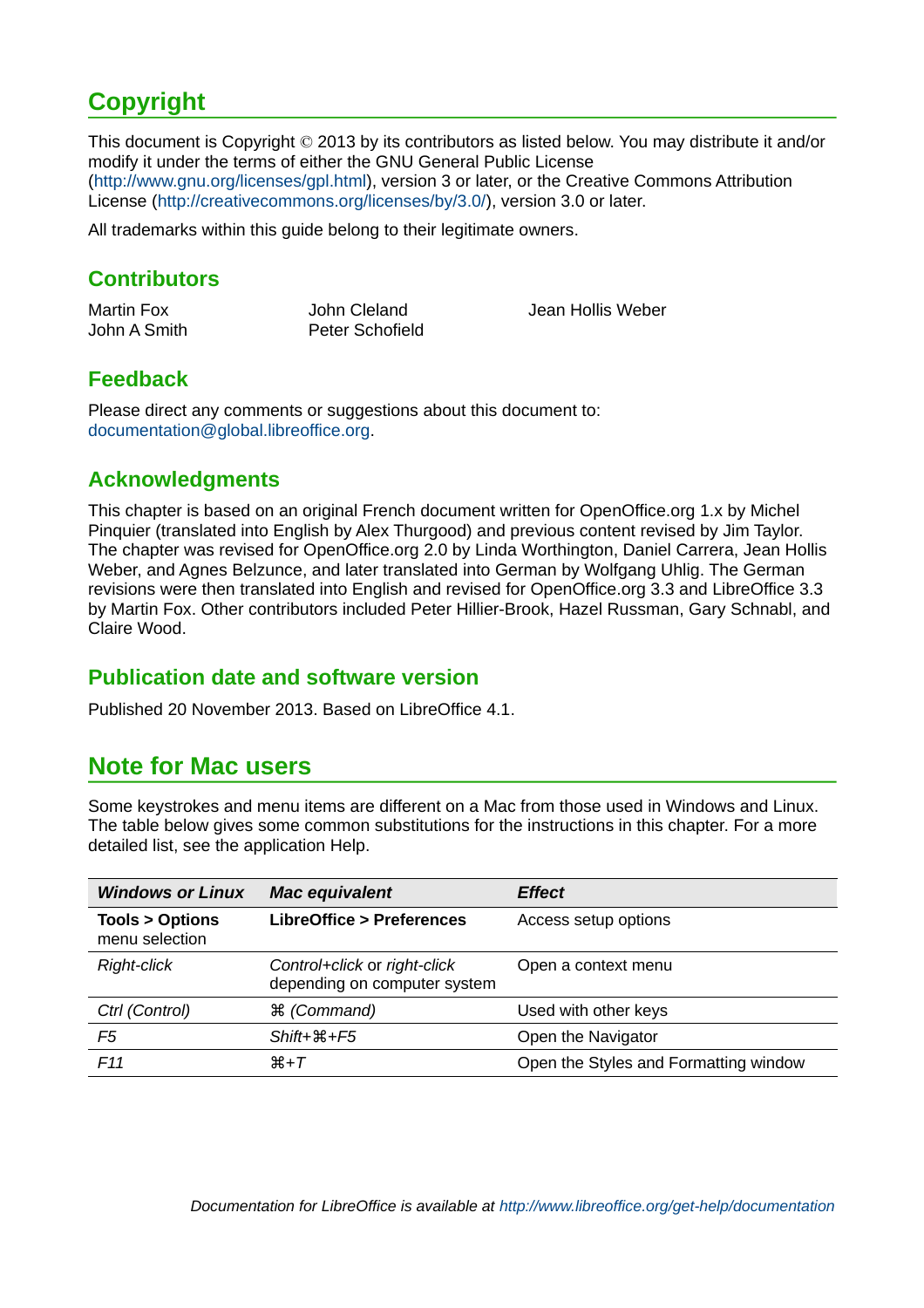# **Contents**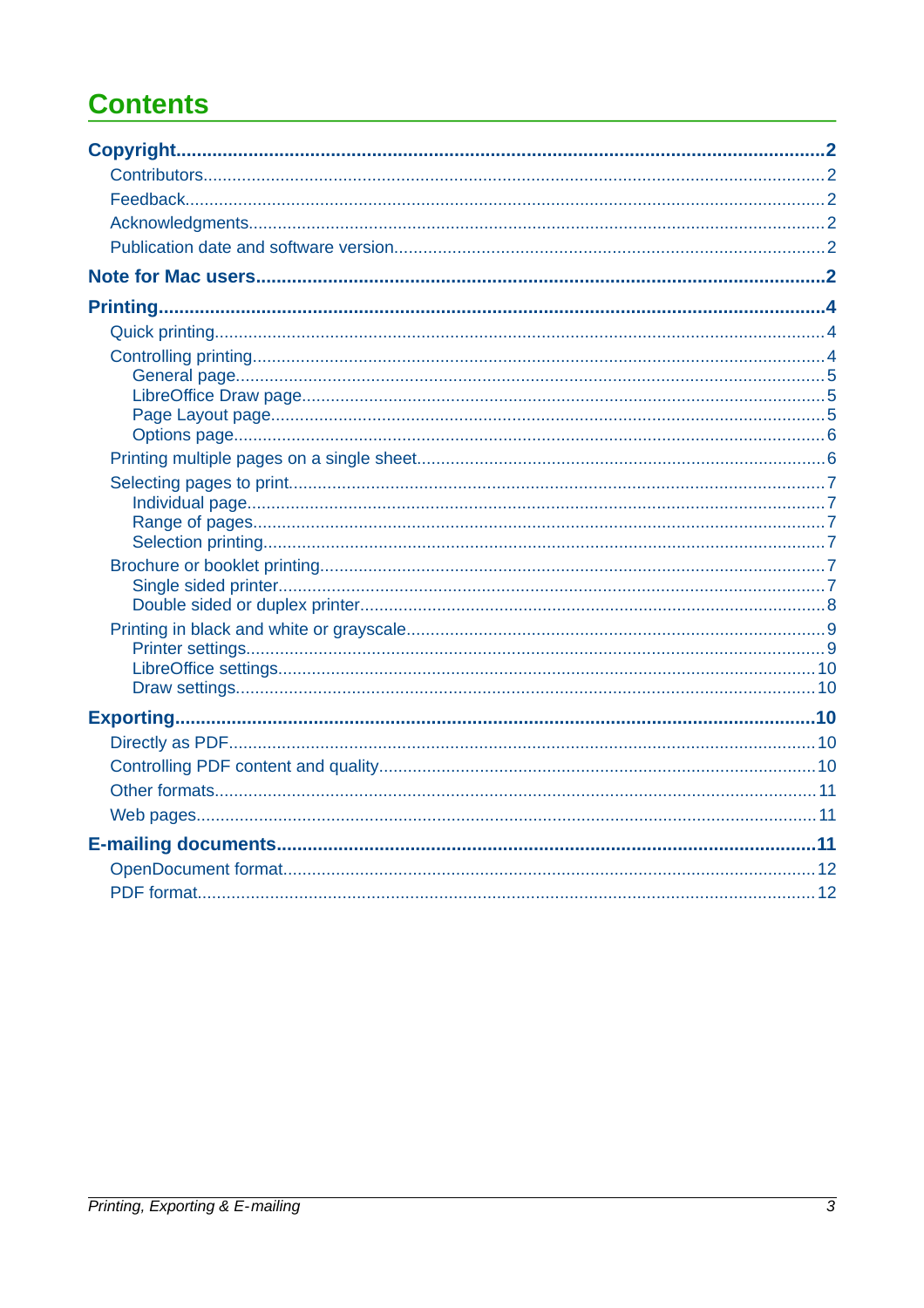# <span id="page-3-2"></span><span id="page-3-1"></span>**Quick printing**

To quickly print a document or drawing, click on the Print File Directly icon **E** on the Standard toolbar to send the entire document to the default printer that is defined for your computer.

| <b>Note</b> | You can change the action of the Print File Directly icon by sending a document<br>to the printer defined for the document instead of the default printer for the<br>computer. Go to Tools > Options > Load/Save > General and select the Load<br>printer settings with the document option. |
|-------------|----------------------------------------------------------------------------------------------------------------------------------------------------------------------------------------------------------------------------------------------------------------------------------------------|
|-------------|----------------------------------------------------------------------------------------------------------------------------------------------------------------------------------------------------------------------------------------------------------------------------------------------|

# <span id="page-3-0"></span>**Controlling printing**

For more control over printing, use the Print dialog by going to **File > Print** on the main menu bar, or the keyboard shortcut *Ctrl+P*. The Print dialog [\(Figure 1\)](#page-3-3) has four tabs where you can choose a range of options and these are described in the following sections.

| <b>Note</b> | The options selected on the Print dialog only apply to the printing of the current<br>document that is open in Draw. To specify default print settings for LibreOffice, go to<br>Tools > Options > LibreOffice > Print. |
|-------------|-------------------------------------------------------------------------------------------------------------------------------------------------------------------------------------------------------------------------|
|-------------|-------------------------------------------------------------------------------------------------------------------------------------------------------------------------------------------------------------------------|

|         | D Print             |                                              |                                    |
|---------|---------------------|----------------------------------------------|------------------------------------|
|         | 8.50in (Letter)     | General LibreOffice Draw Page Layout Options |                                    |
|         |                     | <b>Printer</b>                               |                                    |
|         |                     | Canon MG5300 series                          |                                    |
|         |                     | Canon-MG5300                                 |                                    |
|         |                     |                                              |                                    |
| 11.00in |                     |                                              |                                    |
|         |                     | Details                                      | Properties                         |
|         |                     | <b>Range and copies</b>                      |                                    |
|         |                     | All pages                                    | Number of copies 1<br>٠<br>$\cdot$ |
|         |                     | Pages 1<br>$\bigcirc$                        | Collate                            |
|         |                     | ○ Selection                                  |                                    |
|         | 1/1<br>$\mathbb{R}$ | Print in reverse page order                  |                                    |
|         |                     | QK                                           | Cancel<br>Help                     |

<span id="page-3-3"></span>*Figure 1. Print dialog – General page*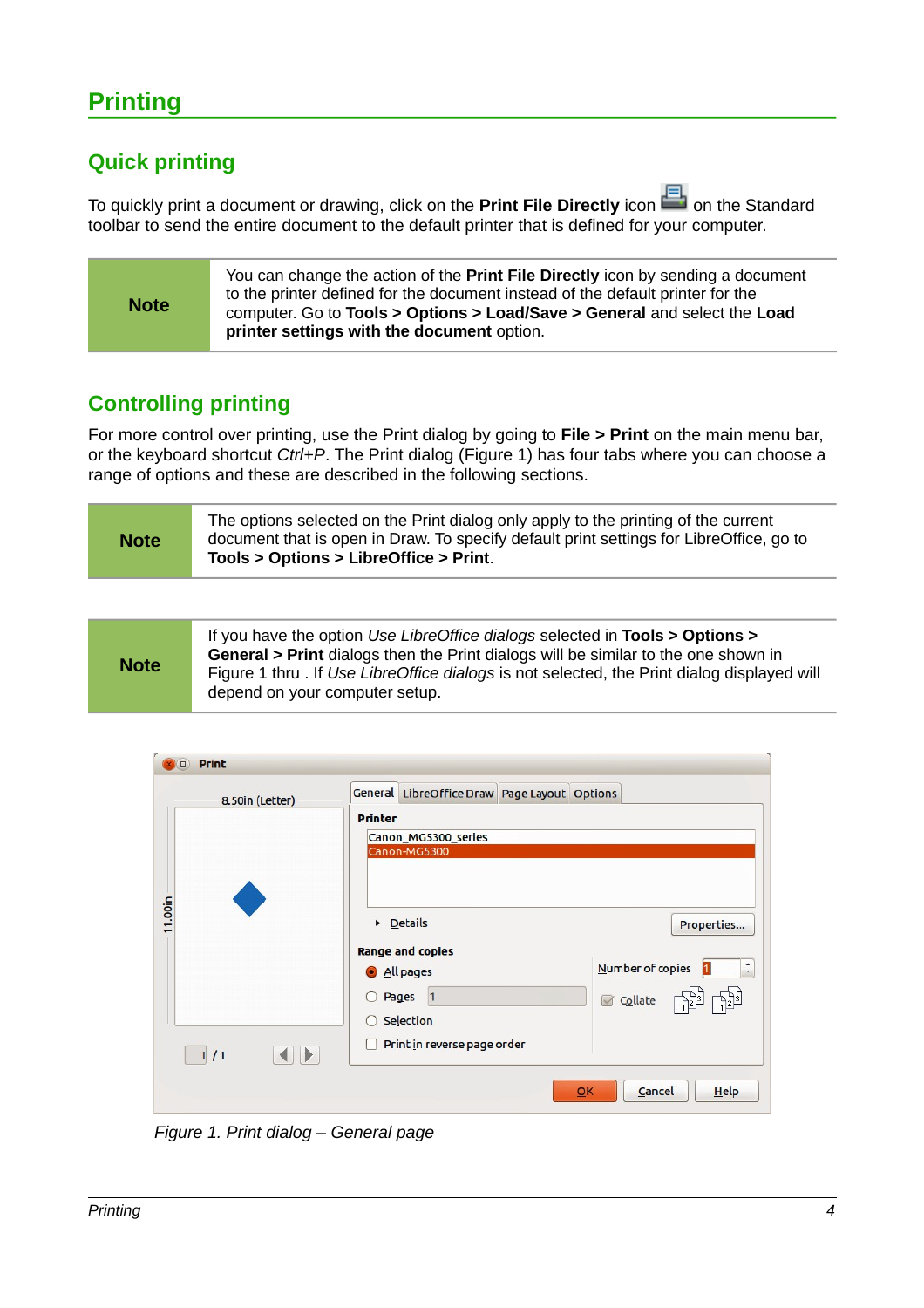### <span id="page-4-2"></span>*General page*

On the **General** page of the Print dialog [\(Figure 1\)](#page-3-3), you can select:

- Which printer to use from the printers available in the *Printer* section.
- Which pages to print, number of copies to print, whether to collate multiple copies, and page order for printing in the *Range and copies* section.

#### <span id="page-4-1"></span>*LibreOffice Draw page*

On the **LibreOffice Draw** page of the Print dialog [\(Figure 2\)](#page-4-3), you can define settings that are specific to the current document type:

- In the *Contents* section, print the page name and/or the date and time on the drawing.
- In the *Colors* section, print the drawing in original colors, as a grayscale, or in black and white.
- In the *Size* section, print the drawing in its original size, fit the drawing to the printable area of the page, print the drawing on multiple sheets of paper if the drawing is too large for the paper size being used, or print the drawing as multiple tiles on a sheet of paper.



*Figure 2. Print dialog – LibreOffice Draw page*

#### <span id="page-4-3"></span><span id="page-4-0"></span>*Page Layout page*

On the **Page Layout** page of the Print dialog [\(Figure 3\)](#page-5-2), you can define the page layout when your drawing is printed.

- In the *Layout* section, select how many pages per sheet of paper are printed, the order in which the pages are printed on a sheet, whether a border is drawn around each page, or the drawing is printed as a brochure.
- In the *Page* sides section, select whether to print all the pages, the back sides/left pages only, or the front sides/right pages only. This option is useful when you want to print doublesided when your printer does not support duplex printing.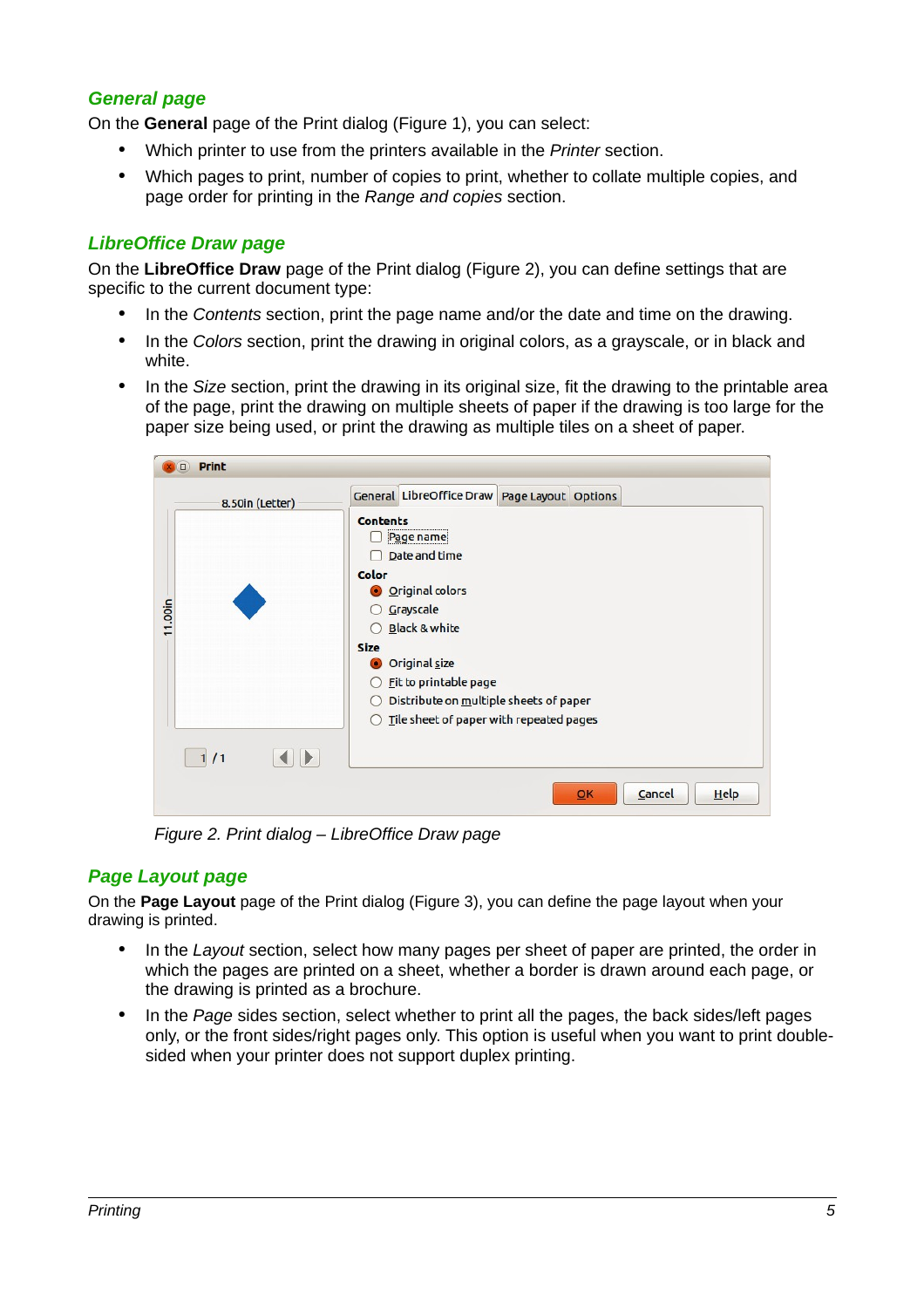| Layout<br>Pages per sheet<br>$\div$<br>$\mathbf{1}$                                                                                                         |
|-------------------------------------------------------------------------------------------------------------------------------------------------------------|
| left to right, then down<br>Order<br>$\div$<br>Draw a border around each page<br><b>Brochure</b><br><b>Page sides</b><br>Include All pages<br>$\frac{1}{2}$ |
|                                                                                                                                                             |

<span id="page-5-2"></span>*Figure 3. Print dialog – Page Layout page*

### <span id="page-5-1"></span>*Options page*

On the **Options** page [\(Figure 4\)](#page-5-3) you can select whether to print to file, create single print jobs when you want to use collated output, use only the printer tray specified in the printer preferences, or use the paper size specified in the printer preferences.

| Print<br>$\Box$ |                                                                                                                                                                                        |
|-----------------|----------------------------------------------------------------------------------------------------------------------------------------------------------------------------------------|
| 8.50in (Letter) | General LibreOffice Draw Page Layout Options                                                                                                                                           |
| 11.00in<br>1/1  | <b>Options</b><br><b>Print to file</b><br>Create single print jobs for collated output<br>Use only paper tray from printer preferences<br>Use only paper size from printer preferences |
|                 | Cancel<br>Help<br>QK                                                                                                                                                                   |

<span id="page-5-3"></span>*Figure 4. Print dialog – Options page*

# <span id="page-5-0"></span>**Printing multiple pages on a single sheet**

To print multiple pages of a document on one sheet of paper:

- 1) Go to **File > Print** on the menu bar or use the keyboard shortcut *Ctrl+P* to open the Print dialog and then select the **Page Layout** page [\(Figure 3\)](#page-5-2).
- 2) In the *Layout* section, select from the *Pages per sheet* drop-down list the number of pages to print per sheet. The preview panel on the right shows how the pages will look in the printed document.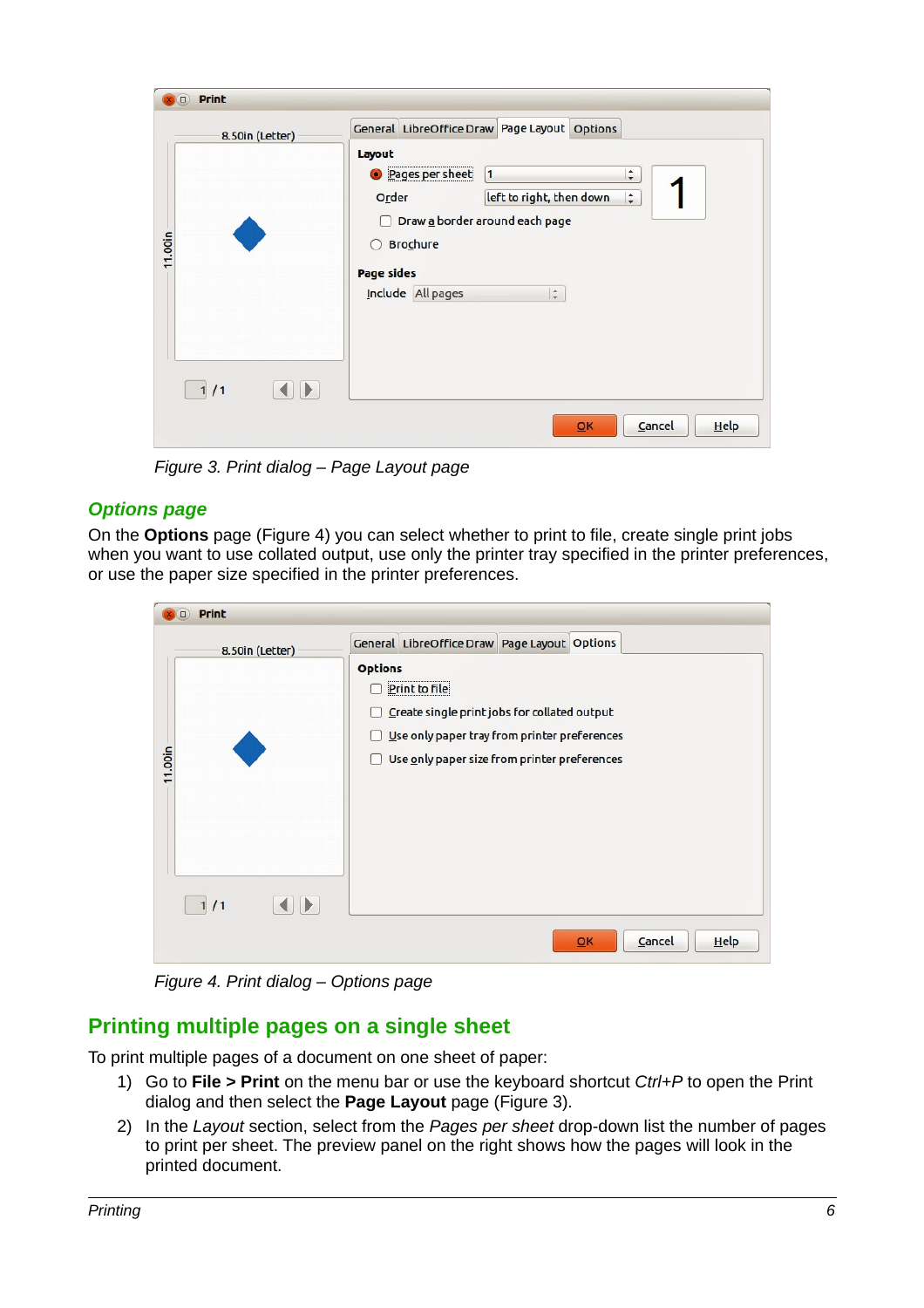- 3) When printing more than two pages per sheet, select the order in which the pages are printed on a sheet from the *Order* drop down list.
- 4) To distinguish each page on a sheet, select the *Draw a border around each page* option.
- 5) Click **Print**.

### <span id="page-6-5"></span>**Selecting pages to print**

In addition to printing a full document, you can choose whether to print individual pages, a range of pages, or a highlighted selection within a document.

#### <span id="page-6-4"></span>*Individual page*

- 1) Go to **File > Print** on the menu bar or use the keyboard shortcut *Ctrl+P* to open the Print dialog and then select the **General** page [\(Figure 1\)](#page-3-3).
- 2) In the *Ranges and copies* section, select the *Pages* option.
- 3) Enter the number of the page to print.
- 4) Click the **Print** button.

#### <span id="page-6-3"></span>*Range of pages*

- 1) Go to **File > Print** on the menu bar or use the keyboard shortcut *Ctrl+P* to open the Print dialog and then select the **General** page [\(Figure 1\)](#page-3-3).
- 2) In the *Ranges and copies* section, select the *Pages* option.
- 3) Enter the number of the pages to print (for example 1-4 or 1,3,7,11), or any combination of the two (for example: 1-4,5-9,10).
- 4) Click **Print**.

### <span id="page-6-2"></span>*Selection printing*

To print a selection from a page or multiple pages:

- 1) In the document, highlight the section of the page or pages to print.
- 2) Go to **File > Print** on the menu bar or use the keyboard shortcut *Ctrl+P* to open the Print dialog and then select the **General** page [\(Figure 1\)](#page-3-3).
- 3) In the *Ranges and copies* section, select the *Selection* option.
- 4) Click **Print**.

### <span id="page-6-1"></span>**Brochure or booklet printing**

In Writer, Impress, and Draw, you can print a document with two pages on each side of a sheet of paper, arranged so that when the printed pages are folded in half, the pages are in the correct order to form a booklet or brochure.

| Plan your document so it will look good when printed half size; choose appropriate |
|------------------------------------------------------------------------------------|
| margins, font sizes, and so on. You may need to experiment.                        |
|                                                                                    |

### <span id="page-6-0"></span>*Single sided printer*

To print a brochure or booklet on a printer only capable of single sided printing:

- 1) Go to **File > Print** on the menu bar or use the keyboard shortcut *Ctrl+P* to open the Print dialog and then select the **General** page [\(Figure 1\)](#page-3-3).
- 2) Select the printer you want to use if more than one printer is connected to your computer.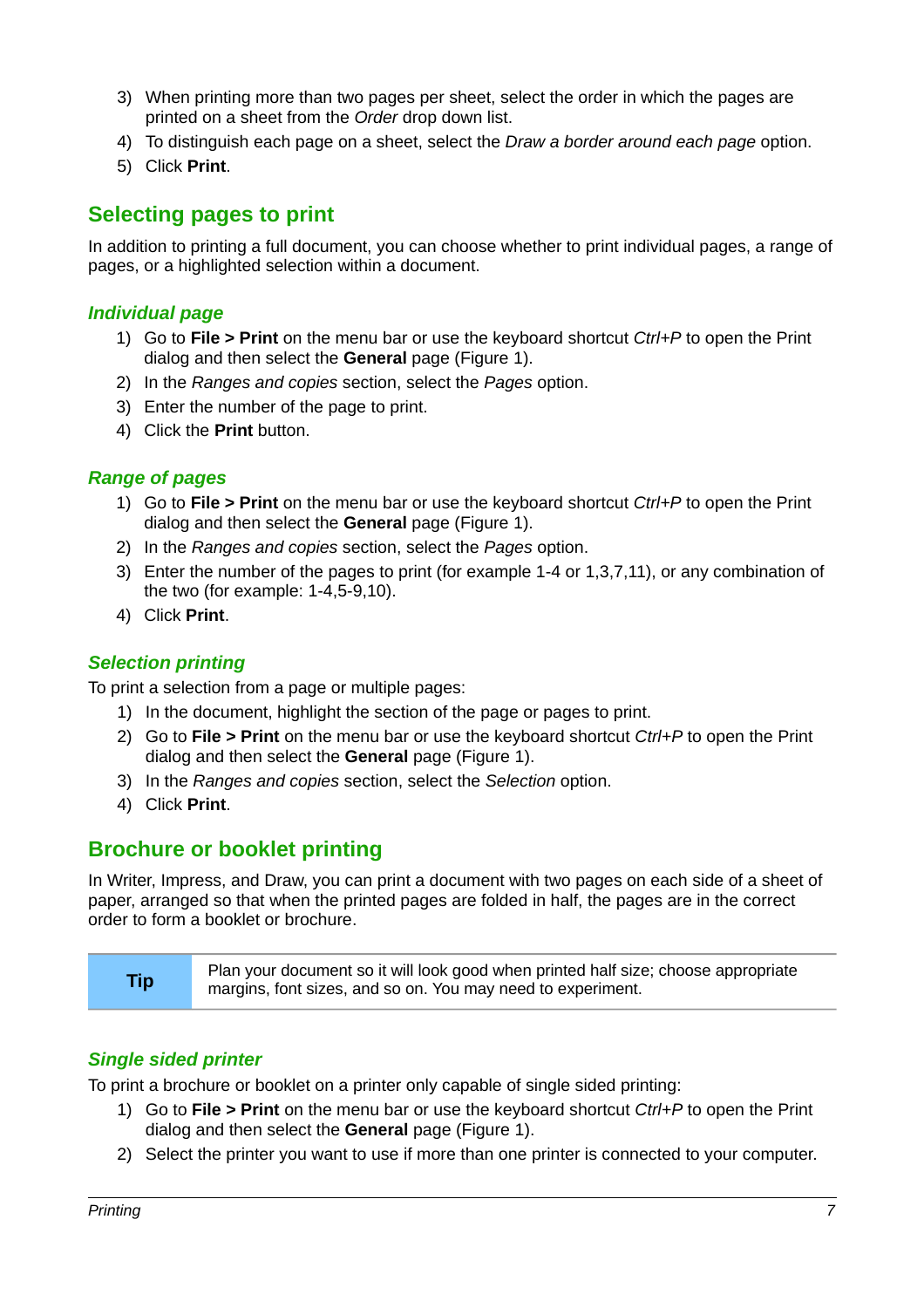- 3) Click **Properties** to open the properties dialog for the selected printer [\(Figure 5\)](#page-7-1).
- 4) Check the printer is set to the same orientation (portrait or landscape) as specified in the page setup for your document. Usually the orientation does not matter, but it does for brochures and booklets.
- 5) Click **OK** to return to the Print dialog.
- 6) Select the **Page layout** tab in the Print dialog [\(Figure 3\)](#page-5-2).
- 7) Select the *Brochure* option [\(Figure 6\)](#page-7-2).

| <b>Properties of Canon-MG5300</b><br>$(x)$ $($ |                                 |                                              |
|------------------------------------------------|---------------------------------|----------------------------------------------|
| Paper Device                                   |                                 |                                              |
| Paper size                                     | A4 [8.27"x11.69" 210.0x297.0mm] | $\blacktriangle$<br>$\overline{\phantom{a}}$ |
| Orientation                                    | Portrait                        | $\blacktriangle$<br>$\overline{\phantom{0}}$ |
| <b>Duplex</b>                                  | <b>OFF</b>                      | $\div$                                       |
| Paper tray                                     | <b>Automatically Select</b>     | $\rightarrow$<br>$\cdot$                     |

<span id="page-7-1"></span>*Figure 5: Printer Properties dialog*

| <b>Brochure</b> |                           |  |
|-----------------|---------------------------|--|
| Page sides      |                           |  |
|                 | Include All pages         |  |
|                 | <b>All pages</b>          |  |
|                 | Front sides / right pages |  |
|                 | Back sides / left pages   |  |

<span id="page-7-2"></span>*Figure 6: Brochure or booklet printing*

- 8) In the *Page sides* section, select *Back sides/left pages* option from the drop-down list.
- 9) Click **Print**.
- 10) Take the printed pages out of the printer, turn the pages over, and put them back into the printer in the correct orientation to print on the blank side. You may need to experiment a bit to find out what the correct arrangement is for your printer.
- 11) In the *Page sides* section, select *Front sides/right pages* option from the drop down list.
- 12) Click **Print**.

#### <span id="page-7-0"></span>*Double sided or duplex printer*

To print a brochure or booklet on a printer that is capable of double-sided or duplex printing:

- 1) Go to **File > Print** on the menu bar or use the keyboard shortcut *Ctrl+P* to open the Print dialog and then select the **General** page [\(Figure 1\)](#page-3-3).
- 2) Select the printer you want to use if more than one printer is connected to your computer.
- 3) Click **Properties** to open the properties dialog for the selected printer [\(Figure 5\)](#page-7-1).
- 4) Check the printer is set to the same orientation (portrait or landscape) as specified in the page setup for your document. Usually the orientation does not matter, but it does for brochures and booklets.
- 5) From the *Duplex* drop down list, select *Long Edge* or *Long Side* printing. Actual options available for duplex printing do depend on printer model and the computer system being used.
- 6) Click **OK** to return to the Print dialog.
- 7) Select the **Page layout** tab in the Print dialog [\(Figure 3\)](#page-5-2).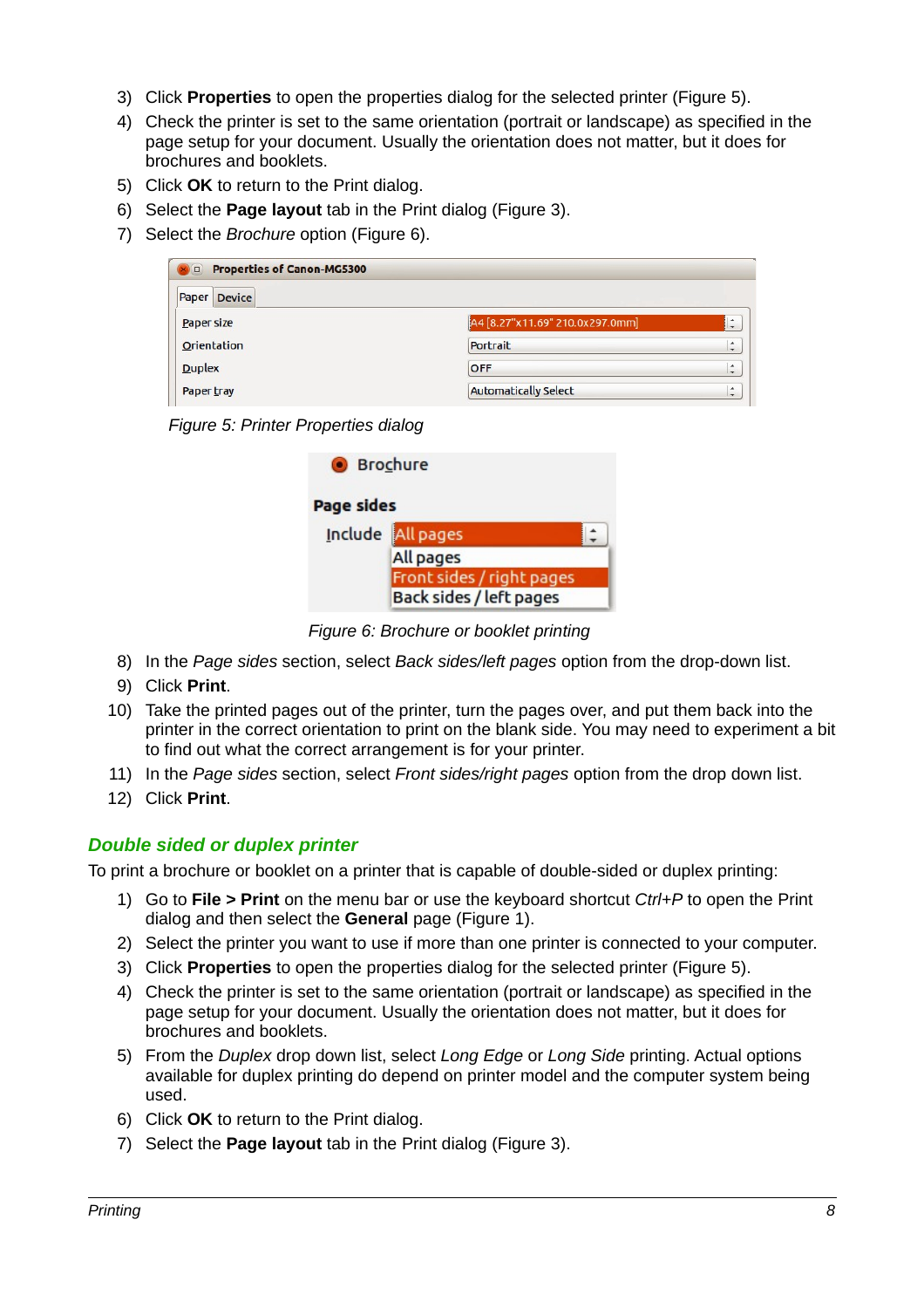- 8) Select the *Brochure* option [\(Figure 6\)](#page-7-2).
- 9) In the *Page sides* section, select *All pages* option from the drop-down list.
- 10) Click **Print**.

# <span id="page-8-1"></span>**Printing in black and white or grayscale**

You may wish to print documents in black and white or grayscale on a color printer. However, some color printers may only allow you to print in color regardless of the settings you choose. More details can be found in the information that came with your printer.

#### <span id="page-8-0"></span>*Printer settings*

To change the printer settings to print in black and white or grayscale:

- 1) Go to **File > Print** on the menu bar or use the keyboard shortcut *Ctrl+P* to open the Print dialog and then select the **General** page [\(Figure 1\)](#page-3-3).
- 2) Click **Properties** to open the properties dialog for the printer, then click the **Device** tab. The available choices available depend on printer model and computer operating system, but you should easily find options for the *Color* settings. An example of what you may see is shown in [Figure 7.](#page-8-2)

| <b>Option</b>                                                                                                                                                                                                                                                | <b>Current value</b>  |                               |
|--------------------------------------------------------------------------------------------------------------------------------------------------------------------------------------------------------------------------------------------------------------|-----------------------|-------------------------------|
| Color Model<br><b>ProfileID</b><br><b>Output Resolution</b><br><b>BJ Cartridge</b><br><b>Media Type</b><br><b>Paper Source</b><br>Quality<br><b>Halftoning</b><br><b>Grayscale Printing</b><br><b>Brightness</b><br><b>Amount of Extension</b><br>MarginType | RGB 16-bit            |                               |
| Printer Language type                                                                                                                                                                                                                                        | <b>Automatic: PDF</b> | $\hat{\bar{}}$                |
| Color                                                                                                                                                                                                                                                        | <b>From driver</b>    | ۰<br>$\overline{\phantom{0}}$ |
| Color depth                                                                                                                                                                                                                                                  | 24 Bit                | ۰                             |

<span id="page-8-2"></span>*Figure 7: Printer Properties dialog – Device page*

- 3) In *Color* and select either black and white or grayscale from the drop-down list.
- 4) Click **OK** and return to the Print dialog, then click **Print** to print the document.

**Tip** Grayscale is the best option if you have any colored text or graphics in the document. Colors will print in shades of gray giving more detail. When printing color in black and white some of this detail maybe lost.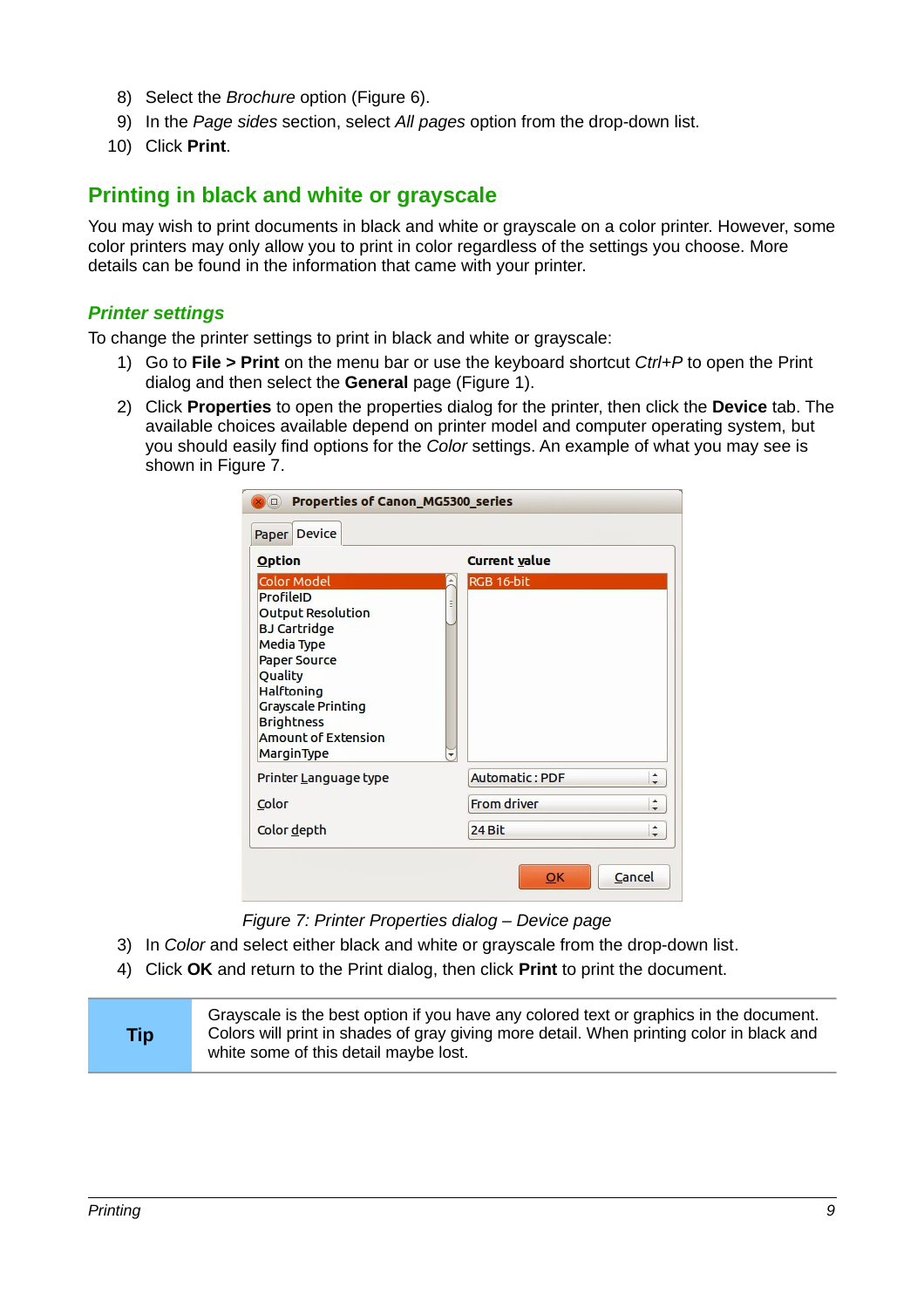### <span id="page-9-4"></span>*LibreOffice settings*

To change the LibreOffice settings to print all color text and graphics as grayscale:

- 1) Go to **Tools > Options > LibreOffice > Print** on the main menu bar.
- 2) Select *Convert colors to grayscale* option then click **OK** to save the change.
- 3) Go to **File > Print** on the menu bar or use the keyboard shortcut *Ctrl+P* to open the Print dialog and then select the **General** page [\(Figure 1\)](#page-3-3).
- 4) Click **Print** to print the document.

#### <span id="page-9-3"></span>*Draw settings*

To change the Draw settings to print all color text and graphics as either black and white or grayscale:

- 1) Go to **Tools > Options > LibreOffice Draw > Print** on the main menu bar.
- 2) In the *Quality* section, select either *Grayscale* or *Black & white* option, then click **OK** to save the change.
- 3) Go to **File > Print** on the menu bar or use the keyboard shortcut *Ctrl+P* to open the Print dialog and then select the **General** page [\(Figure 1\)](#page-3-3).
- 4) Click **Print** to print the document.

# <span id="page-9-2"></span>**Exporting**

LibreOffice can export documents to PDF (Portable Document Format). This industry-standard file format is ideal for sending a file for someone else to view using Adobe Reader or other PDF viewers. The process and dialogs are the same for Writer, Calc, Impress, and Draw, with a few minor differences mentioned in this section.

# <span id="page-9-1"></span>**Directly as PDF**

Click on the **Export Directly as PDF** icon **b** on the Standard toolbar to export the entire document using your default PDF settings. You are asked to enter the file name and location for the PDF file, but you cannot choose page range, image compression, or other options.

# <span id="page-9-0"></span>**Controlling PDF content and quality**

For more control over the content and quality of the resulting PDF:

- 1) Go to **File > Export as PDF** on the main menu bar to open the PDF Options dialog [\(Figure](#page-10-3)  [8\)](#page-10-3). Use this dialog to select the different options in the *General*, *Initial View*, *User Interface*, *Links*, and *Security* pages.
- 2) When you have selected the appropriate settings, click **Export**.
- 3) In the dialog that opens, enter the location and file name of the PDF to be created.
- 4) Click **Save** to export the file.

See the *Getting Started* guide for more information.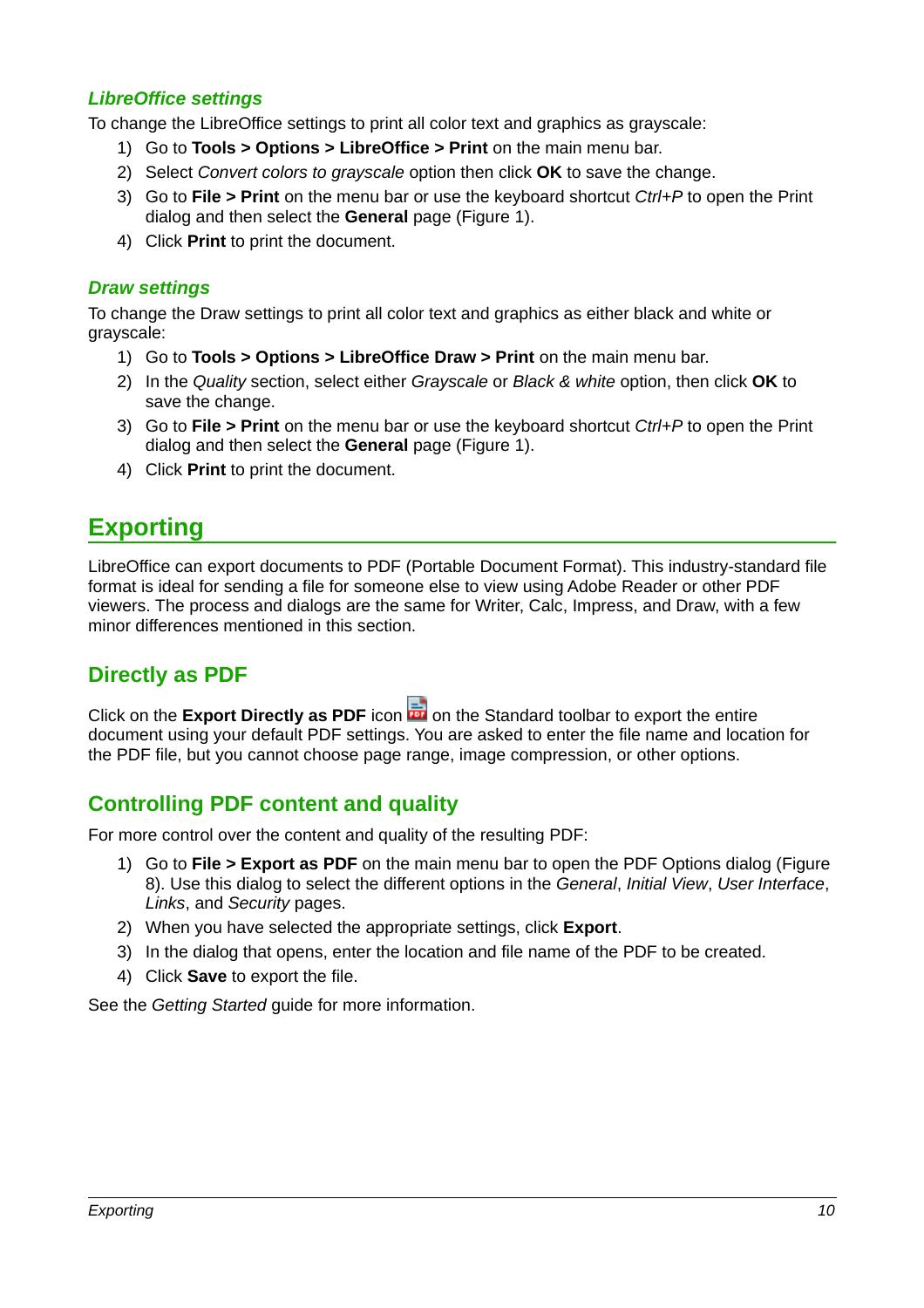| <b>Embed OpenDocument file</b><br>Makes this PDF easily editable in LibreOffice<br>PDF/A-1a<br><b>Tagged PDF</b>                                                                                                  |
|-------------------------------------------------------------------------------------------------------------------------------------------------------------------------------------------------------------------|
|                                                                                                                                                                                                                   |
| Create PDF form<br>$\div$<br><b>FDF</b><br>Submit format<br>Allow duplicate field names<br>Export bookmarks<br><b>Export comments</b><br>Export automatically inserted blank pages<br><b>Embed standard fonts</b> |
| View PDF after Export                                                                                                                                                                                             |
|                                                                                                                                                                                                                   |

<span id="page-10-3"></span>*Figure 8: PDF Options dialog*

### <span id="page-10-2"></span>**Other formats**

LibreOffice uses the term "export" for some file operations involving a change of file type. If you cannot find what you want in **File > Save As**, look in **File > Export**. LibreOffice can export files in various formats and these are listed in the drop down list for *File format*.

To export a file in another format:

- 1) Specify a file name for the exported document in the *File name* text box.
- 2) Select the required format from the *File format* drop down list.
- 3) Click **Export**.

See *Chapter 6 Editing Pictures* in this guide for more information on exporting graphics.

#### **Note** The content of the exported file will depend on the element(s) selected on the page. No selection results in the entire image being exported. For most export formats, only the image on the current page will be exported.

### <span id="page-10-1"></span>**Web pages**

To export a multi-page Draw document to a series of web pages, go to **File > Export** on the main menu bar and select **HTML Document** as the file type to open the HTML Export wizard. Follow the prompts to create the web pages. If required, the wizard can generate a navigation aid to help in moving from page to page.

# <span id="page-10-0"></span>**E-mailing documents**

LibreOffice provides several ways to send documents quickly and easily as an e-mail attachment in OpenDocument format (LibreOffice default format), or as a PDF. You can email a document to several recipients, for more information, see the *Getting Started* guide.

| Documents can only be sent from the LibreOffice menu if a mail profile has been set |
|-------------------------------------------------------------------------------------|
|                                                                                     |